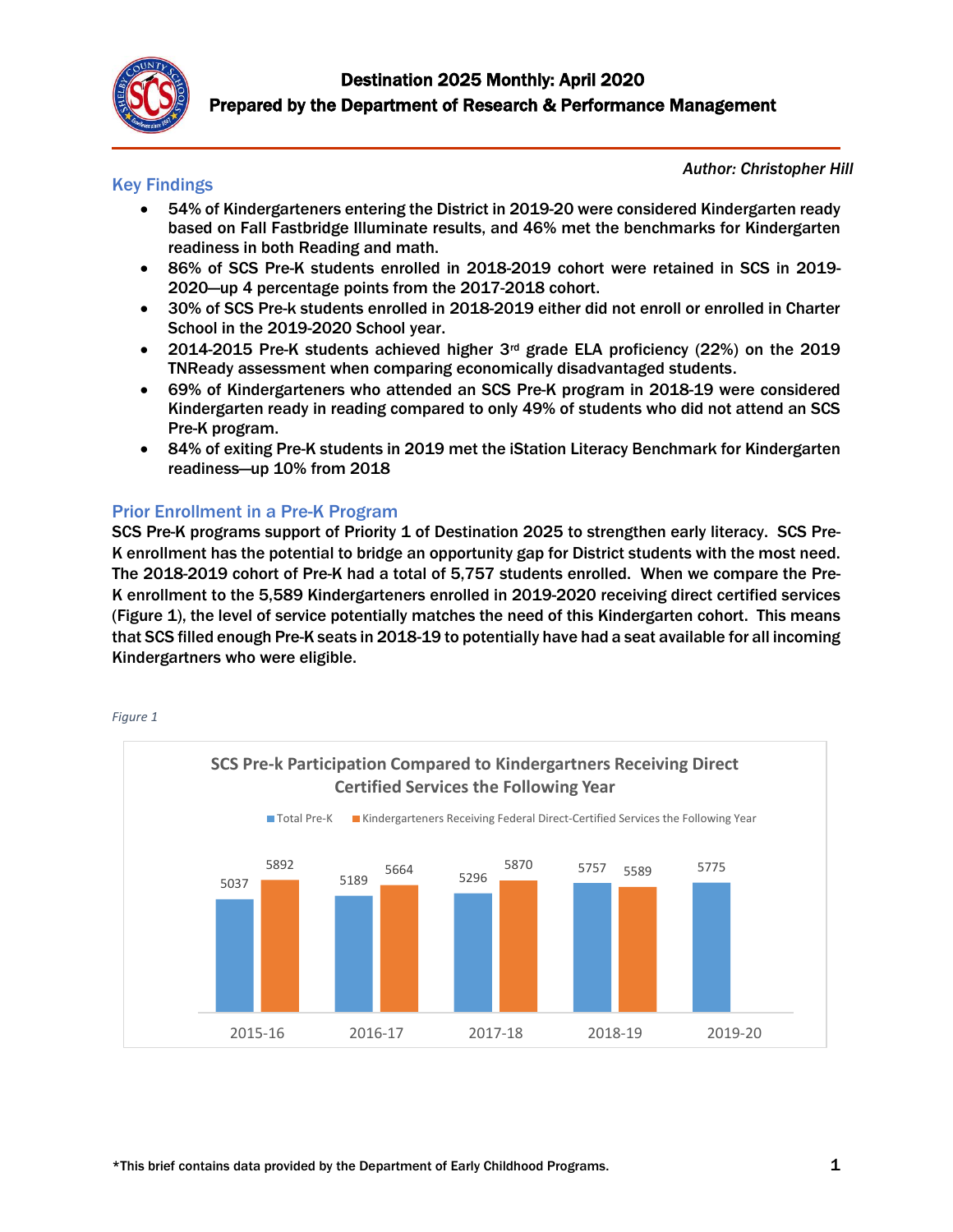

# Destination 2025 Monthly: April 2019 Prepared by the Department of Research & Performance Management

As we look at the number of students from each Pre-K cohort who were subsequently retained in SCS (Figure 2), 4,970 of the 5,757 (86%) Pre-K students in 2018-19 enrolled in SCS in 2019-2020. The 86% retention rate for 2018-19 is above the average for the previous 3 cohort years of 81%. This increase in retention rate, coupled with the increased capacity to service eligible incoming Kindergartners with available Pre-K seats, is an improvement toward increasing the share of SCS students having access to high quality early childhood education.

*Figure 2*



(Figure 2a) Shows the 19-20 enrollment of the 2018-19 Pre-K cohort. 30% of students (1,452) either did not enroll or were enrolled in Charter Schools. 14% of students (827) enrolled again in SCS Pre-K.



*Figure 3a*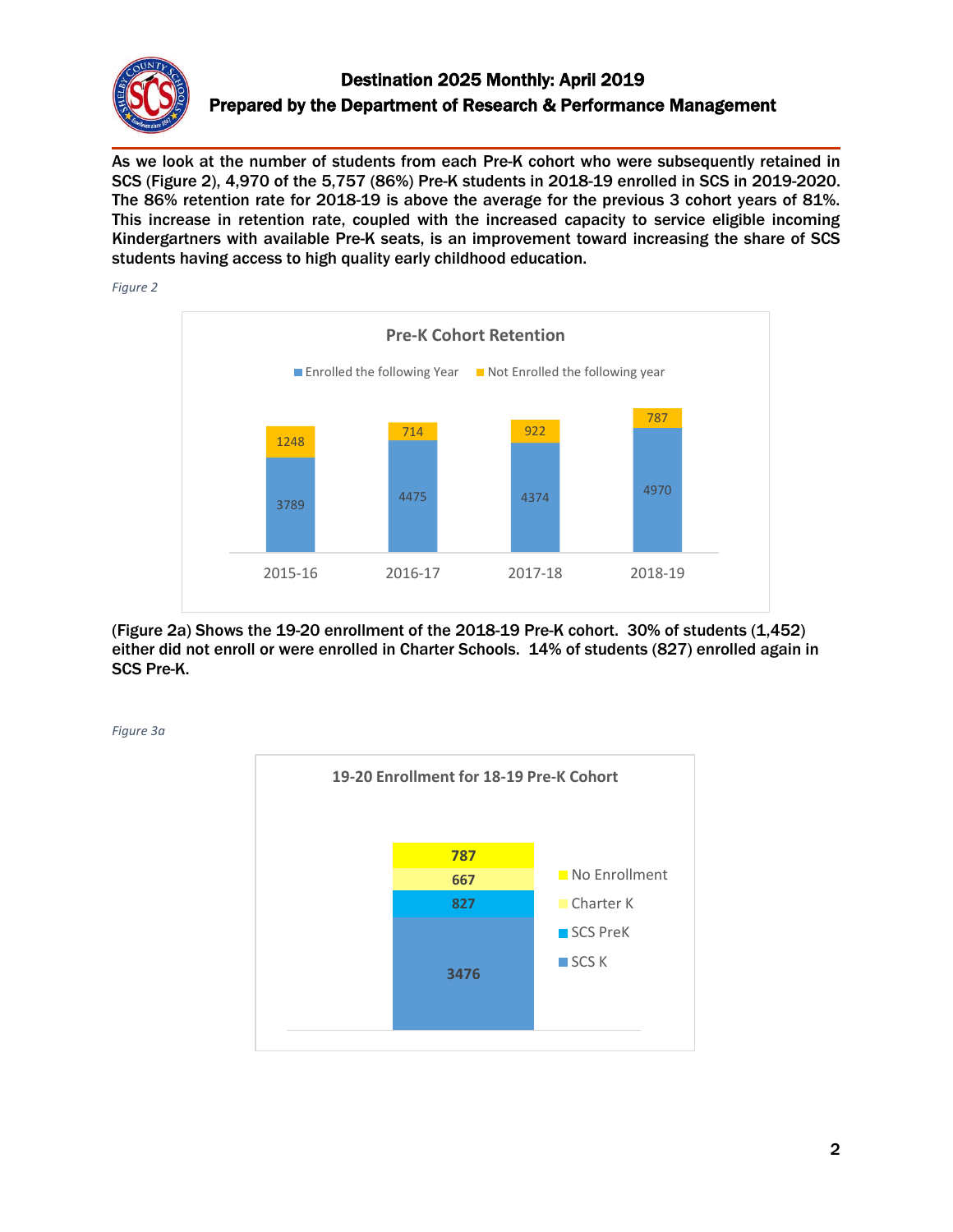

#### iStation

SCS Pre-K programs use iStation as a measurement for literacy and as an indirect indicator of readiness for incoming Kindergarteners. In spring 2018-19, 84% of Pre-K students reached the benchmark for literacy (Figure 3). The Percentage of exiting Pre-K students meeting the literacy benchmark on iStation increased by 10% from 2018 to 2019. This increase in achievement is coupled with an increase in the number of Pre-K classrooms (291). The Department of Early Childhood Programs has set a target of 82% and the program remained at 291 classrooms in 2019- 20.

*Figure 4*



## Evaluating Kindergarten Readiness

SCS *Kindergarten readiness* in recent years has been measured using NWEA-MAP Fall RIT scores to determine the preparedness of students for Reading and Math at the Kindergarten level (Figure 4). For the 2019-20 School Year the District began using the Fastbridge Early Reading and Early Math Assessments to measure academic levels for Kindergarten and First Grade Students. Fastbridge uses National comparison data to rank student scores on each assessment, SCS uses the 50<sup>th</sup> Percentile Rank as a benchmark for students to be considered *Kindergarten ready*. The same 50th Percentile rank is also used as a benchmark for math. Understanding the readiness level of students entering Shelby County Schools allows District decision makers to take actions; not only to increase early identification for intervention pathways, but also to support SCS Pre-K rigor and enrollment. Schools receiving fewer students prepared for Kindergarten will need greater support for targeted intervention.

With the Kindergarten Readiness benchmarks for 2019 being measured with the Fastbridge assessments (Figure 5), a direct comparison cannot be drawn to the Kindergarten Ready results from NWEA-MAP RIT Scores (Figure 4). 54% of entering Kindergarten students met 2019 readiness benchmarks. 59% met 2019 math benchmarks, and 46% met both Reading and Math benchmarks (50th Percentile and above).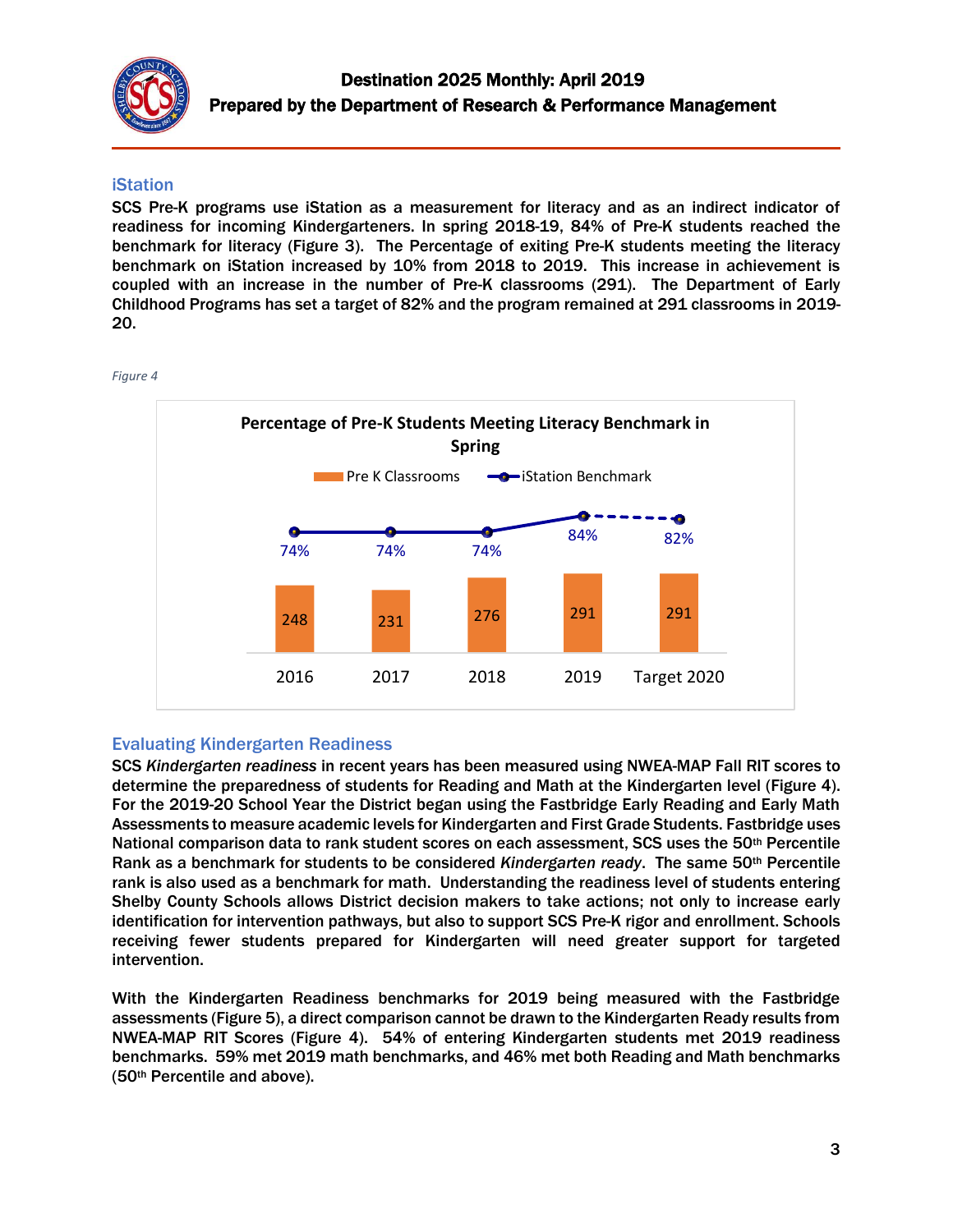

*Figure 5*



*Figure 5*



#### Pre-K and Kindergarten Readiness

Kindergarten readiness can be further evaluated as an indicator of SCS Pre-K effectiveness. When Kindergarten students who participated in a SCS Pre-K program are compared with those who did not, we find that a higher percentage of students with SCS Pre-K participation are considered Kindergarten ready (Figure 5). 69% of students with SCS Pre-K achieved the reading benchmark for Kindergarten readiness compared to 41% of students who did not participate in SCS Pre-K. For students achieving both math and reading benchmarks, 59% of students with SCS Pre-K met both benchmarks versus 36% of students without SCS Pre-K.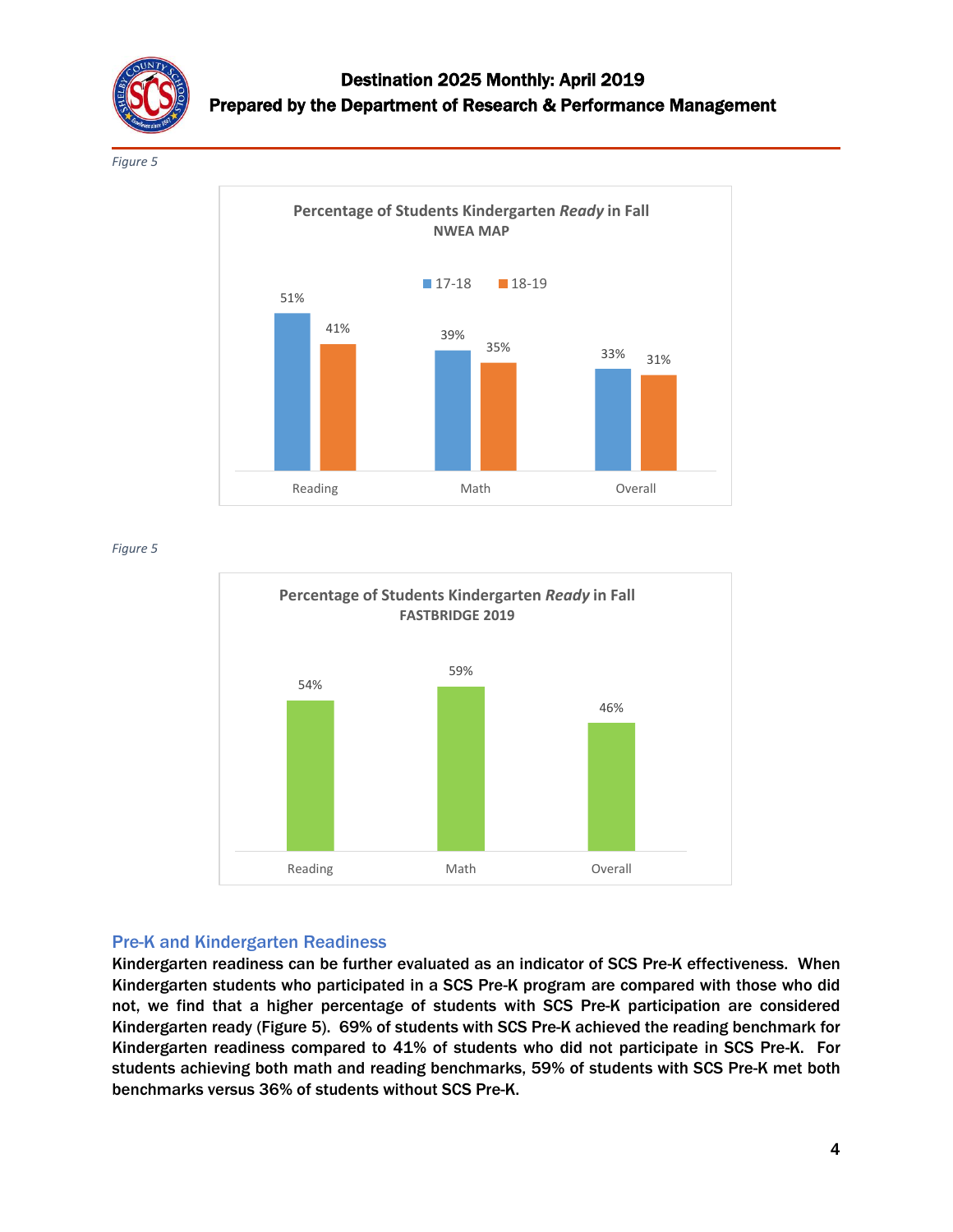

*Figure 6*



#### Pre-K and Economic Status

Kindergarten students of varying economic backgrounds consistently show a gap in performance on measures of Kindergarten readiness. Filling Pre-K seats with students that have the most need has been employed as an effective strategy to close the gap. In 2019 Kindergarten students receiving Federal Direct Certified services (Economically Disadvantaged) were Kindergarten ready at a significantly higher percentage (65%) having attended SCS Pre-K versus not (30%) (Figure 6). Economically disadvantaged students with Pre-k also outperformed their non-economically disadvantaged peers that did not attend Pre-K (57%).

*Figure 7*

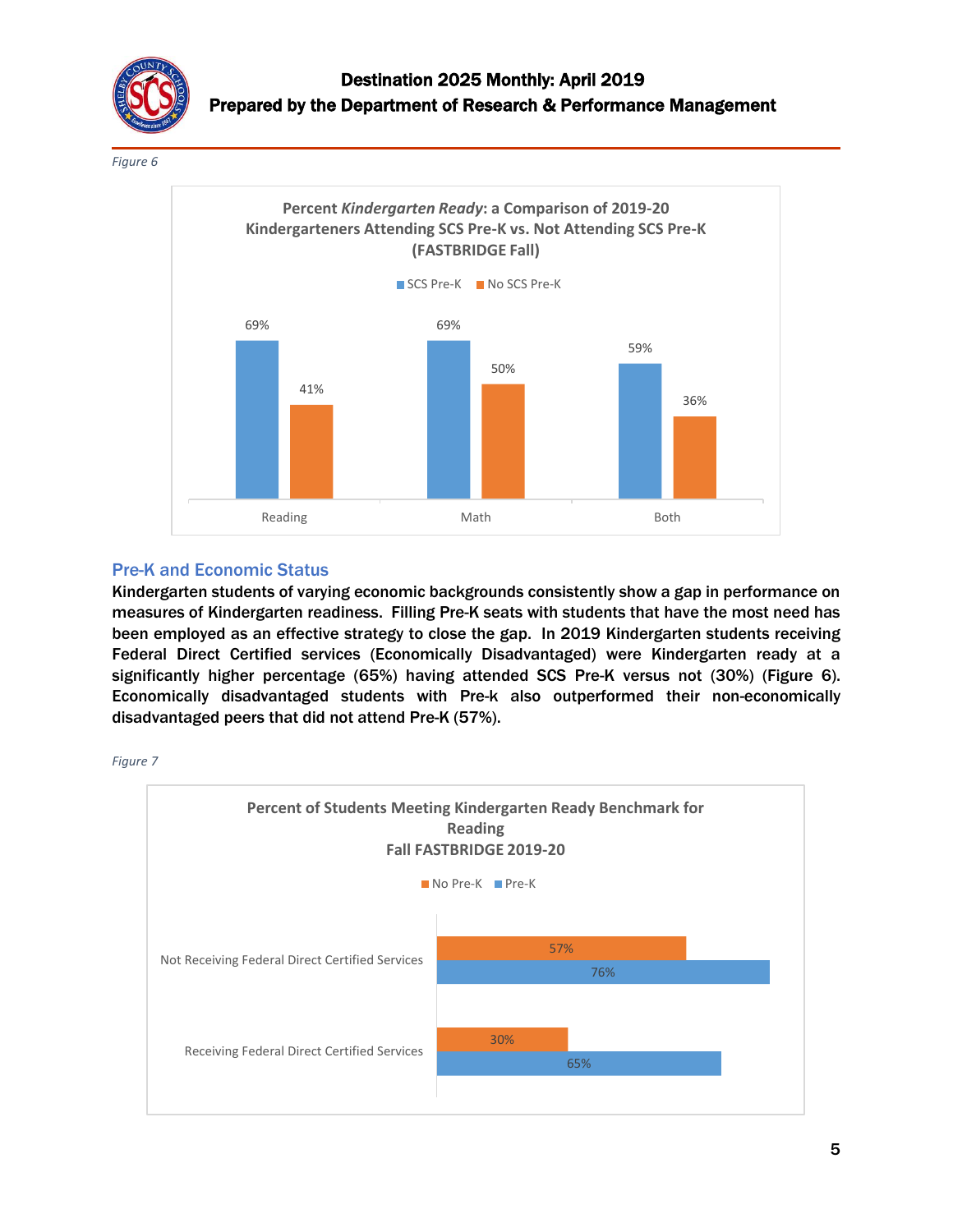

## Pre-K and 3rd Grade Reading

Pre-K can affect academic achievement and close gaps at the Kindergarten level. When students matriculate to  $3<sup>rd</sup>$  grade the effect of having attended Pre-K becomes dramatically less pronounced compared to earlier grades. The results of the TNReady ELA assessment of Spring 2019 shows no advantage for students that attended SCS Pre-K in 2014-2015 when comparing all 3rd grade students. However, there is still a difference in achievement for economically disadvantaged students (Figure 7) with 22% of the 14-15 Pre-K students achieving proficiency versus 19% of their peers who were not a part of the 14-15 Pre-K cohort.



Of the 3,965 students that participated in the 2014-2015 Pre-K cohort, 2,385 (60%) were successfully matched to 3rd grade TNReady ELA Scores.

## Division of Early Childhood Program Outlook

The Division of Early Childhood is working to continuously improve quality while expanding its reach. Research has shown that quality interactions between teachers and children are critical to a child's achievement and development in all areas. The Division of Early Childhood utilizes the Classroom Assessment Scoring System (CLASS) by Teachstone to measure the quality of teacher-child interactions in the following domains: Emotional Support, Classroom Organization, and Instructional Support. SCS Early Childhood classrooms have exceeded or maintained comparable scores to the 2018 Office of Head Start national average (Figure 8).

*Figure 8*